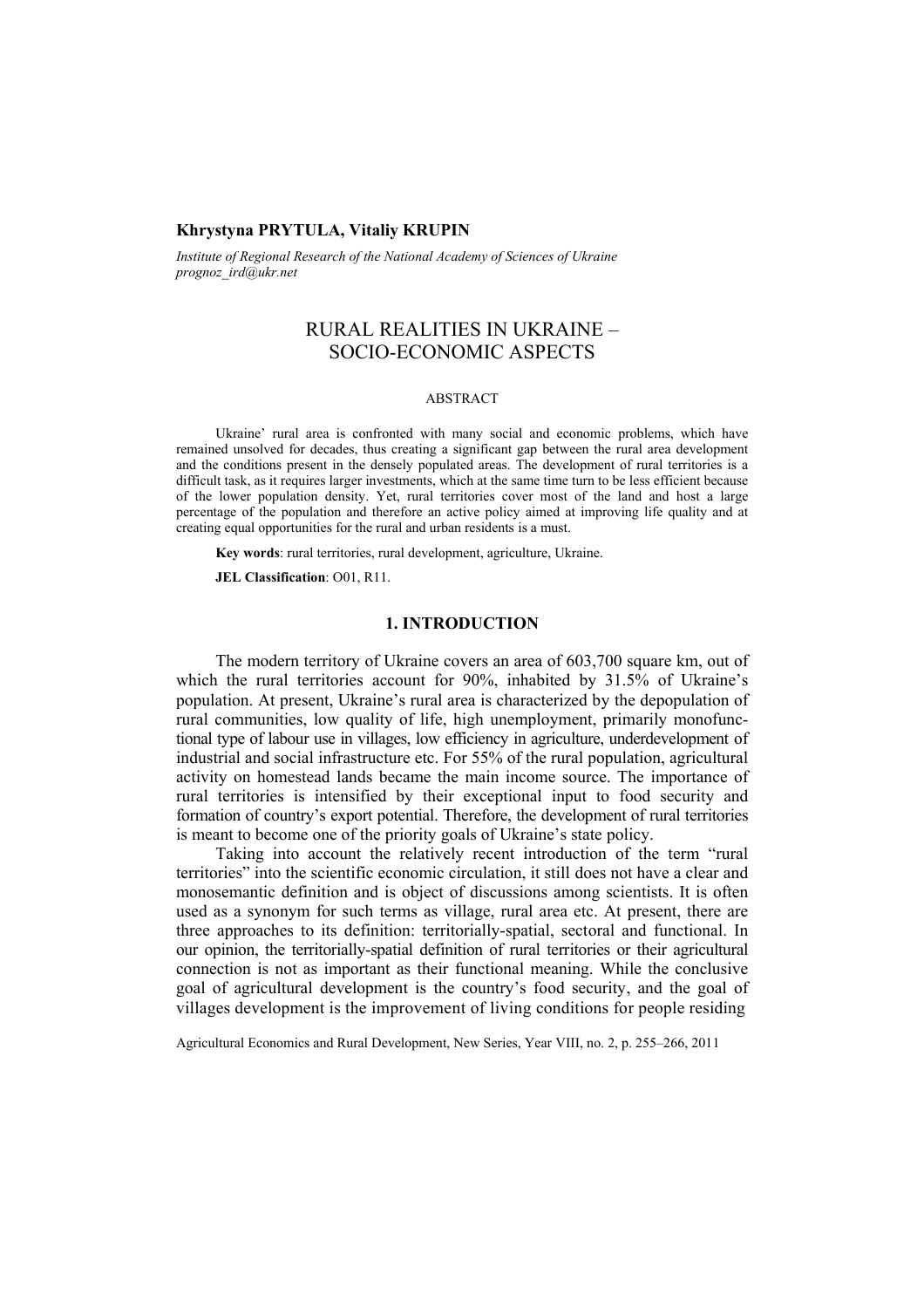on their territory, the aim of rural territories development is the improvement of the quality of people's life, based on effectiveness increase of agro-industrial complex and development of non-agricultural types of economic activities, under the conditions of preservation and renewal of natural ecosystems. It is the level of rural territories that is crucial to the resolution of aforementioned complex of problems, with the preservation of balance between economics, ecology and society. At the same time the balance of such system is the pre-condition for sustainable development, which is promoted by the world society.

# **2. ANALYSIS OF LATEST RESEARCH AND PUBLICATIONS**

Most of the researchers of the given problem are not unanimous in the questions of definition, structure, means of development of rural territories, etc. Certain aspects of rural territories development and their problems are investigated by such scientists as Gubeni Y., Baranovsky M., Boyko Y., Onyshchenko O., Orlaty M., Pavlov O., Pashaver B., Popova O., Prokopa I., Sabluk P., Tretiak F., Shepot'ko L., Yurchyshyn V., Yakuba K. and others.

The goal of this research is the definition of perspective ways of development of rural territories of Ukraine, based on the analysis of their current state and results of questionnaire survey among rural experts and inhabitants.

### **3. THE CORE MATERIAL OF THE RESEARCH**

Ukraine and Romania are neighbouring countries, having similar historical backgrounds, characterized by constant divisions between various empires, as well as a long period of application of administrative command economy system under the rule of communist regimes in the  $20<sup>th</sup>$  century. As a result, most social and economic problems these post-socialist countries have experienced in general, as well as in the development of their rural territories, are similar. They also received their independence (Romania in 1989, Ukraine in 1991) and began their journey to social and economic transformations almost at the same time.

The main indicators used for the comparative analysis of the development level and trends for both Ukraine and Romania are presented in Table 1.

Despite the same development goal – transition to the market economy, the means and activity of political, structural, economic and social reforms that occurred in these two countries differed significantly in intensity, as well as in persistence and consistency of government activity during their implementation. Therefore the results of these reforms significantly differ, materialized into considerable differences in the development of the economic environment in the investigated countries, intensity of business activity, quality of population's life, percentage of grey market in GDP, corruption level, etc. These differences are present in the development of rural territories as well, and are visible through the effectiveness of agricultural activity, agricultural output, rural people's quality of life and their incomes.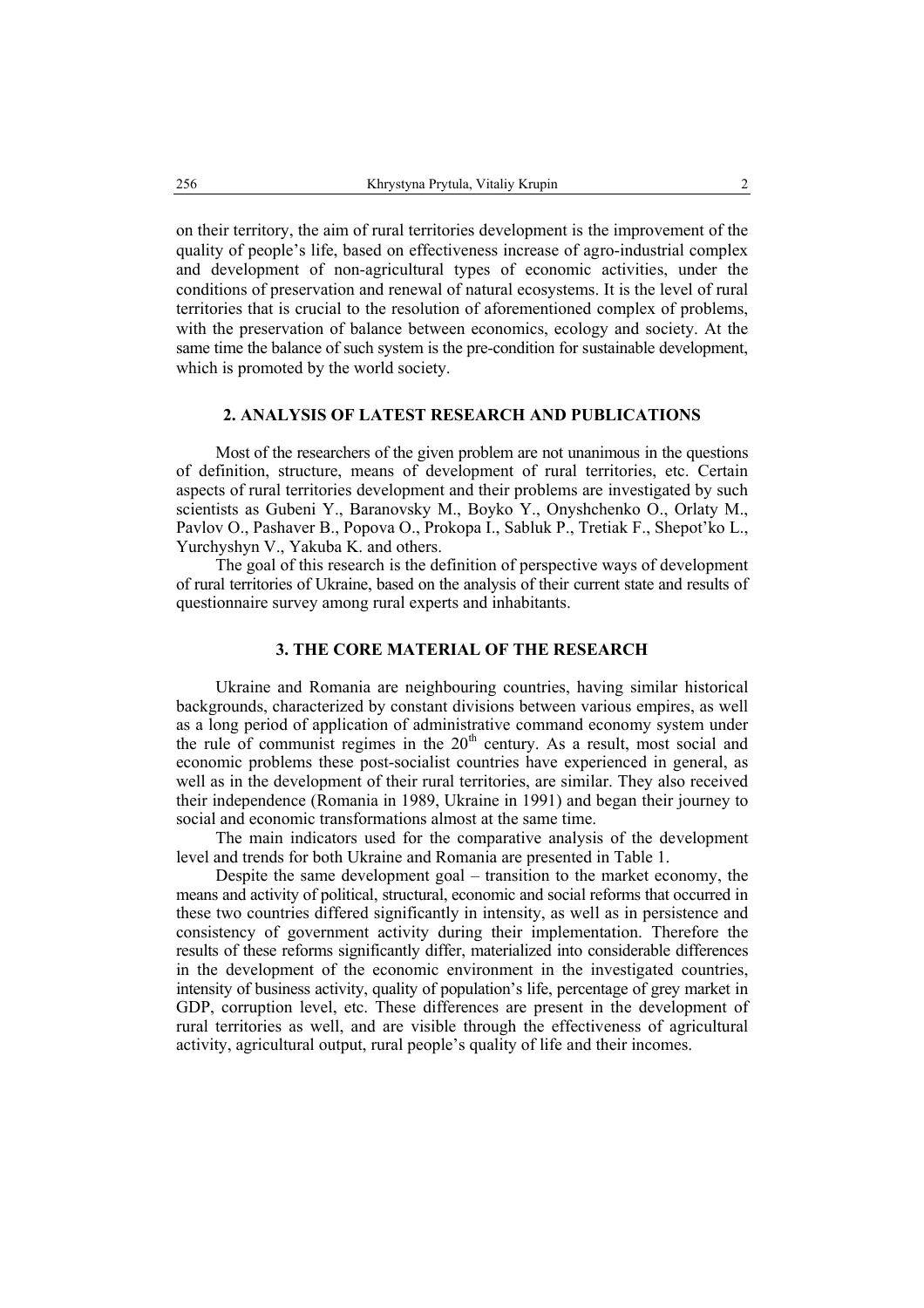| <b>Indicators</b>                            | <b>Ukraine</b>           |       |       | Romania                  |       |        |
|----------------------------------------------|--------------------------|-------|-------|--------------------------|-------|--------|
|                                              | <b>Years</b>             |       |       | Years                    |       |        |
|                                              | 1990                     | 2000  | 2010  | 1990                     | 2000  | 2010   |
| Total area, in thou. $km^2$                  | 603.7                    |       |       | 238.4                    |       |        |
| Agricultural land, million ha                | $\overline{\phantom{0}}$ | 41.8  | 41.6  | $\overline{\phantom{0}}$ | 14.9  | 14.7   |
| Population, million people                   | 51.6                     | 49.1  | 45.7  | 23.2                     | 22.4  | 21.9   |
| Average life expectancy, years               | 69.3                     | 67.9  | 69.3  | 69.0                     | 69.9  | 74.0   |
| Population density per $1 \text{ km}^2$      | 86.0                     | 82.4  | 76.0  | 96.0                     | 94.1  | 90.0   |
| Rural inhabitants, in % of total population  | 33.3                     | 32.8  | 31.5  | 46.8                     | 46.5  | 45.6   |
| Agriculture in GDP, in % of total value      | 24.4                     | 12.0  | 9.8   | 15.0                     | 23.0  | 12.8   |
| GDP in current prices, in billion U.S.       |                          |       |       |                          |       |        |
| dollars                                      | 185.6                    | 31.5  | 136.8 | 38.2                     | 37.3  | 158.4  |
| GDP per capita, in U.S. dollars              | 3.6                      | 0.6   | 3.0   | 1.6                      | 1.7   | 7.2    |
| Average gross salary in agriculture, U.S.    |                          |       |       |                          |       |        |
| dollars                                      |                          | 20.6  | 178.8 |                          | 82.8  | 340.0  |
| Population employed in agriculture:          |                          |       |       |                          |       |        |
| - million people                             | 4.8                      | 5.5   | 3.5   | 3.1                      | 3.5   | 2.8    |
| $-$ in % of total population                 | 19.0                     | 24.0  | 15.8  | 28.0                     | 36.5  | 29.7   |
| Output of the agricultural industry, billion |                          |       |       |                          |       |        |
| U.S. dollars                                 |                          | 14.4  | 12.5  |                          | 7.7   | 20.7   |
| <i>including:</i>                            |                          |       |       |                          |       |        |
| $-crops$                                     |                          | 8.0   | 7.3   |                          | 4.7   | 13.7   |
| - livestock                                  |                          | 6.4   | 5.2   |                          | 2.8   | 5.2    |
| Agricultural productivity, in U.S. dollars   |                          |       |       |                          |       |        |
| per hectare                                  |                          | 344.3 | 300.5 |                          | 516.8 | 1408.2 |

*Table 1* 

Comparison of the levels and trends of socio-economic development in Ukraine and Romania

Source: Eurostat, State Committee of Statistics of Ukraine, CIA World Factbook, IndexMundi.com.

However, the problems of rural territories in Ukraine and Romania, despite the differences in the degree of their resolution, are still quite similar, therefore the means for their improvement are much alike and require further implementation of support for agricultural producers, increasing the efficiency of agricultural sector, introducing measures to enhance the diversification of economic activities (agricultural and non-agricultural), infrastructure development and improvement of living standard in rural areas.

It is also worth noting that Ukraine still has to work on the development of rural territories only with its own domestic financial resources, which are significantly limited, while Romania has the ability to raise large amounts of funding from the common sources of the European Union. In 2007–2013, Romania is supposed to receive 5.5 billion euros for direct payments to agricultural producers, as well as 8 billion euros for rural development in general<sup>1</sup>. Such financial support is exactly what it is necessary for the benighted development in agricultural industry of postsocialist countries.

 $\frac{1}{1}$  Dachin, Anca (2008), *Prospects for the Agricultural Income in Romania*, The Annals of the University of Oradea, Tom XVII, Volume I, p. 253–258.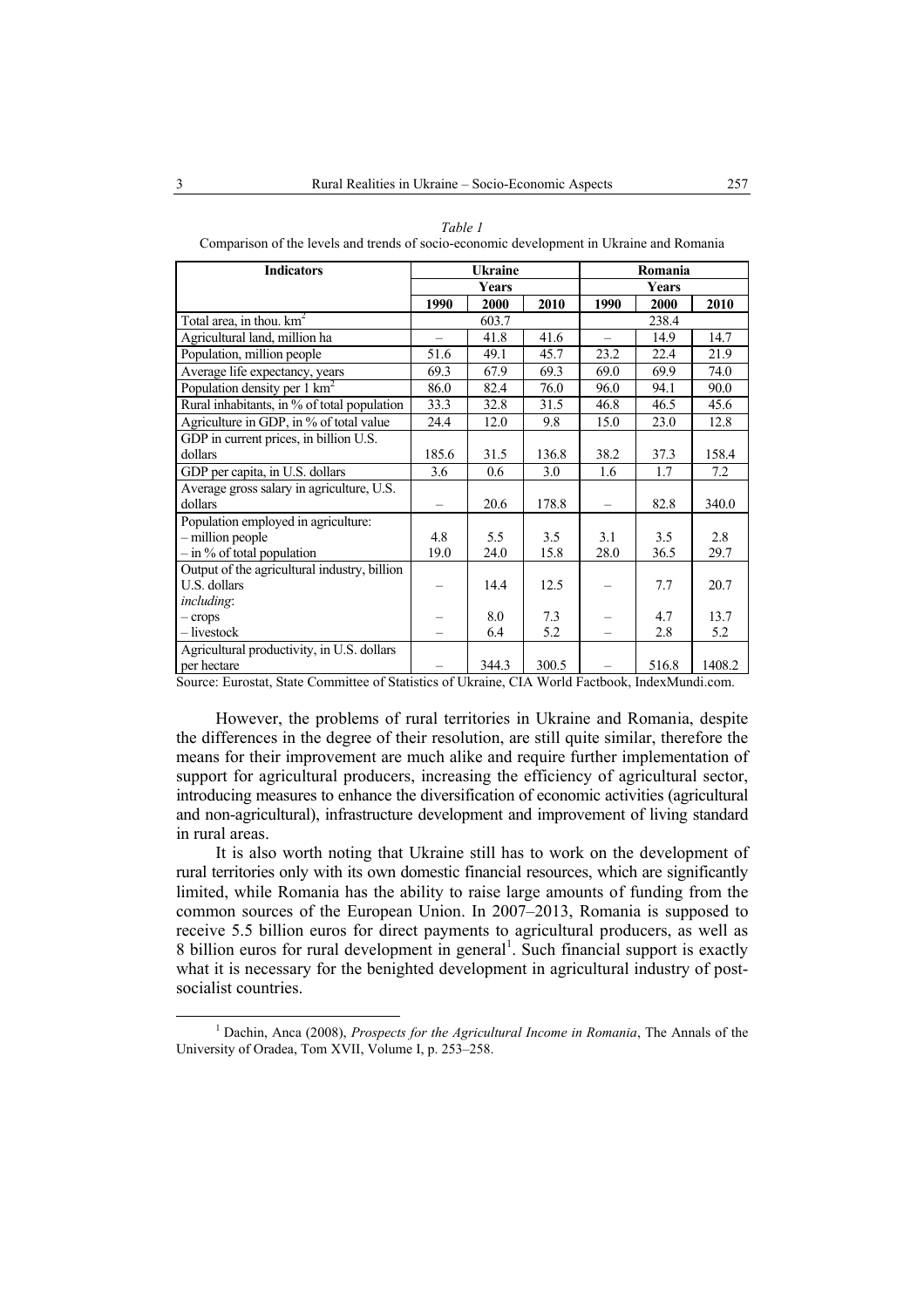Let us take a closer look at the present state and peculiarities of rural territories of Ukraine in order to define the main problems and perspectives of their development. Special attention will be paid to the legislative and regulatory base of the rural area development, demographic and migration aspects, issues in agriculture, as well as identifying the necessary conditions of livelihood and further development according to the opinions of rural experts and inhabitants of rural areas in Ukraine.

# **4. NATIONAL LEGAL FRAMEWORK FOR THE DEVELOPMENT OF RURAL TERRITORIES IN UKRAINE**

At present, this is underdeveloped: there is only one document that directly affects rural areas, which is the "Concept of National Program for Sustainable Development of Rural Territories until year 2020" enacted on February 3, 2010. The Concept was intended to serve as a basis for a detailed Strategy for the Development of Rural Territories, although it hasn't been finished yet.

The state policy for investment attractiveness of rural territories is called to promote and support investment activity on these territories and create proper conditions for dwelling and labour of rural residents. Despite sporadic steps towards formation of such a policy, this process is characterized by inconsistency, failure to fulfil the legal, organizational, scientific, financial and other measures, included in the official documents, which are aimed at ensuring the sustainable development of rural territories.

In particular, it is the Law of Ukraine "On the priority of social development of villages and agricultural sector in the national economy" that primarily describes the organizational, economic and legal measures that are required by the rural territories. The same law specifies the level of minimal funding for rural development: the size of centralized state capital investments aimed at strengthening the social material base of villages and agricultural complex should not be less than one percent of the gross domestic product of Ukraine.

These investments, according to this law, should be singled out in the State Budget of Ukraine as a separate line. And at least 50 percent of state centralized capital investments under this article should be used for the construction of nonindustrial objectives in rural areas. However, most articles of this law remained purely declarative, particularly concerning the preference for the needs of villages compared to the cities (defined per capita) concerning construction needs in housing, educational, cultural, sports, healthcare, welfare and trade facilities, gas, water and electricity supply, telephone and communication systems, other public utilities, radio and television services. The needs of villages in the supply of industrial and food products, as well as health, cultural, sports, utilities, transport and trade services are supposed to be met at a level equal to the scientifically grounded standards for urban areas. The solutions to questions concerning housing construction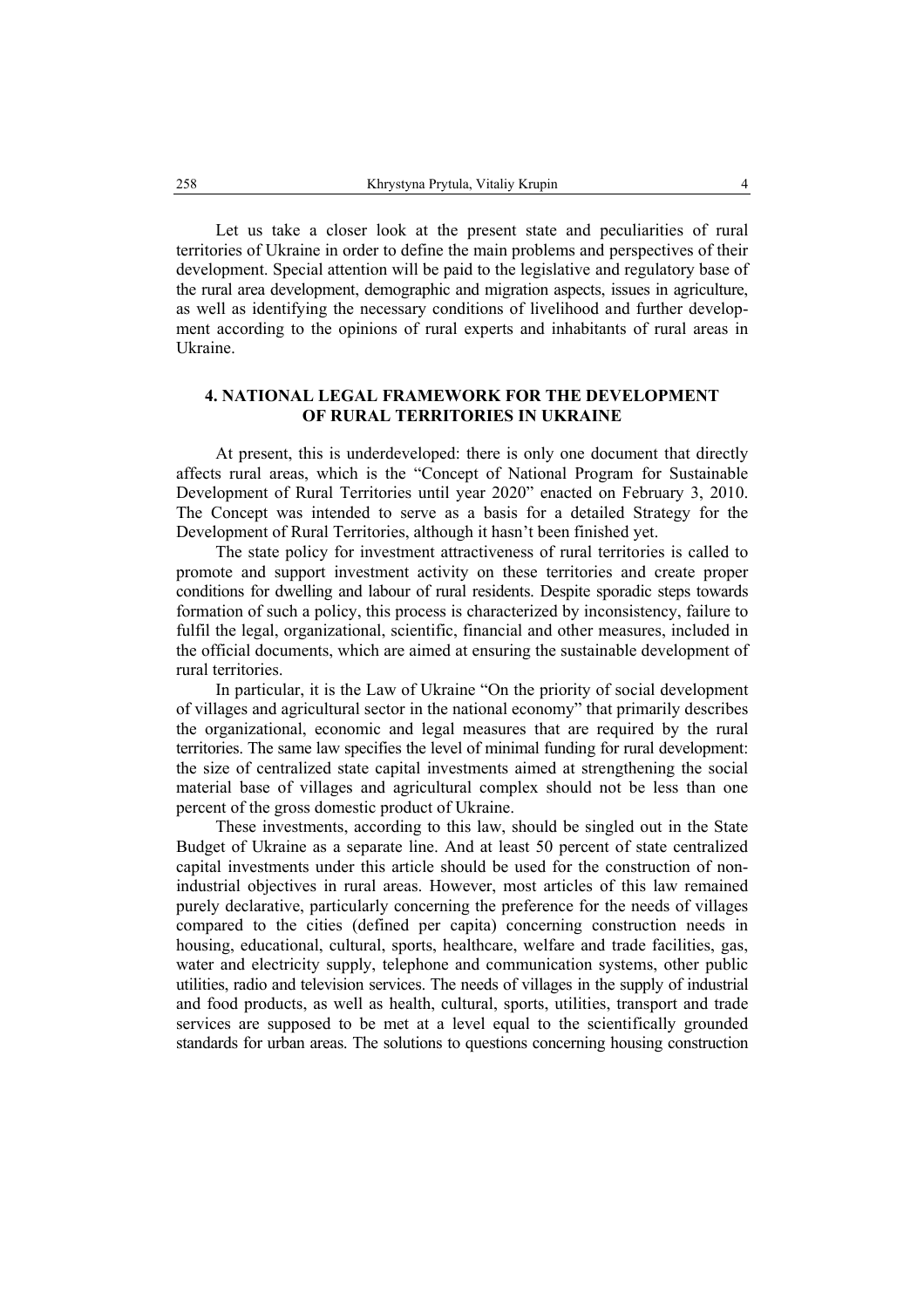and availability of preferential loans with state compensation of 25–35% of the loan amount are present only on paper. Most of other legislation regulating the rural development is just as declarative as well.

All necessary steps towards ensuring a comprehensive development of rural territories are formulated and disclosed in the existing legal documents. All that is needed is to put them to work.

# **5. DEMOGRAPHIC DEVELOPMENT PECULIARITIES ON THE RURAL TERRITORIES**

The past decades created specific conditions for population's livelihood in the rural territories. While in developed countries the standard of living is constantly increasing due to the active direct and indirect state support, especially for the territories with complicated conditions for living and development of economic activities, in Ukraine this process is quite opposite. Thus, the tendencies in the demographic area are unsatisfactory and are manifested primarily by a general decrease of the population. The number of inhabitants of rural territories in Ukraine decreased from 17 million in 1990 to 14.3 million in 2010, i.e. by 15.5%. At the same time, the total decrease of the population of Ukraine amounted to 11.7% in the same time-period; therefore the rural territories are losing their residents at a faster rate compared to the country in general.

The fast aging of Ukraine's population is also noticeable; in the period 1990– 2010, the number of people under 14 years old significantly decreased (from 11 to 6.5 million, i.e. by 41.5%), while the number of people aged over 65 increased from 6.2 to 7.2 million, i.e. by 16.1%.

While the most common demographic tendencies for the economically developed countries are the diminution of fertility and mortality, but with a simultaneous increase in life expectancy<sup>2</sup>, in Ukraine these processes are characterized by lower fertility rate (from 657.2 thousand in 1990 to 497.7 thousand people in 2010), increase in death rate (from 629.6 thousand in 1990 to 698.2 thousand people in 2010), and variable results in the average life expectancy, which fast decreased in the 1990s (from 69.3 years in 1990 to 67.9 years in 1999), and only in the year 2000 it started to grow again, to reach 69.3 years in 2009.

It is also important to point out the differences by gender in this respect, since even in the investigated period 1990–2009, the average male life expectancy declined, and while women life expectancy increased. In 2009, the average life expectancy in Ukraine was 63.8 years for men (with retirement age set at the age of 60 years) and 74.9 years for women (with retirement age set at 55 years). Yet life expectancy in the rural areas is on average over 2 years shorter than the general indicator for

 <sup>2</sup>  $2$  Rural Demographic, Settlement Base and Labour Resources (2010), Agrarian Sector of Ukraine Website, http://agroua.net.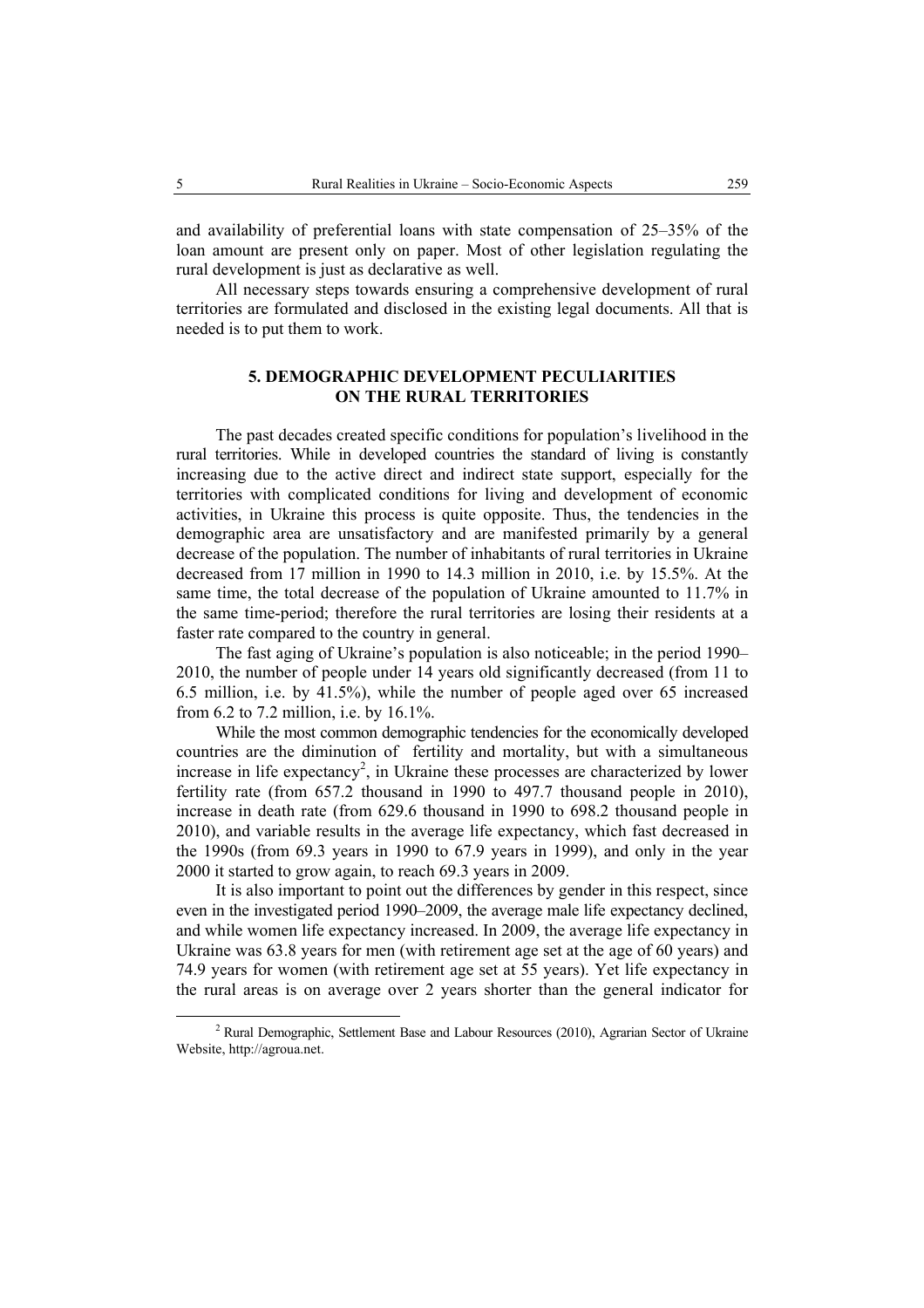Ukraine (62.1 years for males and 74.1 years for females), which affects the rural development in a negative way. At the same time, a pension reform is being discussed and already going through the legislation process this year, which, among other changes, is supposed to raise the state pension age for both males and females.

A significant negative impact on the demographic situation, among other economic factors, is represented by a low level of mechanization in rural areas, and as a result human labour is often involved in carrying out heavy work instead of operating proper agricultural machinery. Difficult working conditions in agriculture lead to higher morbidity and lower life expectancy of the population that carries out such activities.

The deterioration of the natural basis for the demographic development of Ukrainian villages leads to the disruption of the optimal sex ratio. In the contingent that forms the basis of demographic reproduction in rural territories, there are fewer women than men. There are 49% females among the children aged up to 14 years, and 48.8% in the generation of their parents.

Yet there are even fewer women in the most fertile part of rural population (aged 20–29 years) – only 48%. The number of children under 15 years of age in the period 1970–2007 was virtually unchanged, while the number of people aged 15–49 years decreased by 6.6% in this period, including the decrease in the number of people in the age group 20–29 years by  $6.7\%$ <sup>3</sup>.

This is caused not only by the unfavourable situation of the birth rate, but also by the active migration process of women towards the nation's cities and abroad, as well as by the length of stay outside the home area, which can vary between several months or years, or could mean no return home at all.

Migration has been a major problem of Ukrainian rural territories since the beginning of the 1990s, when the country's borders were opened and allowed many citizens to look for better living conditions, even if illegally. This has influenced the rural territories in two ways, both negative and positive. The negative side of the process was the decrease in local population, primarily of young age, educated and with some work experience. The negative social consequences were break-ups of families, increased number of divorces and raise in deviant youth behaviour due to improper upbringing of children.

At the same time international migration lessened the pressure upon local labour markets by decreasing the number of unemployed population, especially at the time of economic crisis and lack of jobs. The income of labour emigrants helped supporting their families left in Ukraine, increasing their welfare, and influenced the local development by raising the purchasing power and stimulating development of basic business environment. Nevertheless, it didn't stop the factual pauperization of most of the rural population.

 $\frac{3}{3}$  $3$  Agrarian Sector of Ukraine (2010).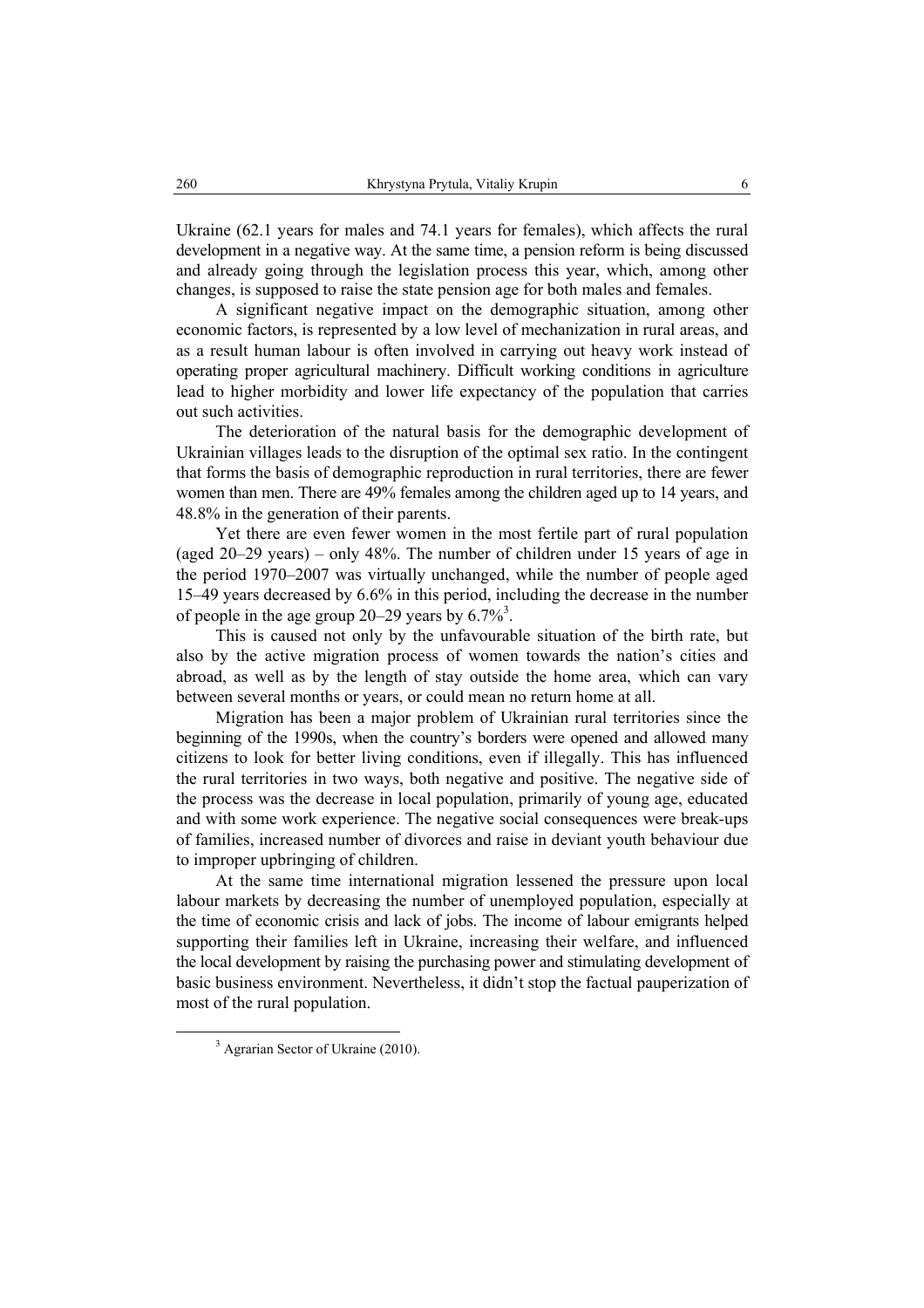#### **6. ECONOMIC ASPECTS OF RURAL DEVELOPMENT**

Ukraine belongs to one of the most ploughed countries in the world. In the structure of its land, the agricultural territories cover 70.9% of total area, while the arable land accounts for 53.8% (as of January 1, 2010). There are 0.9 hectares of agricultural land per capita in the country and 0.7 hectares of arable land per capita (in Europe these figures are 0.37 and 0.21 respectively). The tendency to reduce the agricultural land area is maintained primarily by reducing the area under hayfields, pastures and perennial crops. The arable land, on the other hand, has constantly increased again, starting with the year 2007. Such situation is an environmental threat and requires additional control from the part of government regulators.

As regards the structure of planted areas, the most noticeable tendency is the increase of areas used for industrial crops (due to the high external demand and positive price conjuncture) and a decrease of land used for forage crops, which is a result of the inefficient state policy in livestock sector development, leading to nonprofitability of the industry and significant diminution of livestock farms.

In particular, by comparison with the year 2000, the land area under industrial crops increased 1.6 times, while the area under fodder crops decreased 2.7 times. The livestock sector decline not only undermines the foundations of food security, but does not allow the production of the required amount of organic fertilizers needed for the land.

Another feature of Ukrainian rural development is also a high share of agricultural land owned by individual owners. At the end of 2009, it accounted for 37.7%. This affected the high rate of agricultural production by individual farms: in 2010 more than 55% of the commodities were produced by small farms (54.9% of crop production and 55.3% of animal products). Such data indicates the lack of development of alternative economic activities in the rural area, high dependence of most rural residents in the welfare issues on the state policy in the agricultural sector, aiming to offset potential losses from adverse weather conditions, the impact of price factors, formation of needed storage and trade infrastructure for agricultural products.

At the same time, such a production structure does not allow for a proper food balance of the country, since most farms are not legal entities, and so their products are not taken into account. This greatly reduces the possibility of influence on the production of necessary agricultural products from the food security standpoint. According to a World Bank research study, agriculture in Ukraine does not fully use its production capacity, producing only 22% of the possible production volume.

The growth of external demand for agricultural products contributed to the increase in profitability for the agricultural enterprises (as of 2010 it equalled 20.6%). However, this tendency is not caused by the increase in the efficiency of agriculture: almost all types of crop products in 2010 experienced a drop in productivity, which can be explained by the non-compliance with the new production technologies, insufficient use of new machinery, lack of new approaches to production processes, wearing out of fixed assets (the current level is 45.7%), mostly extensive production methods.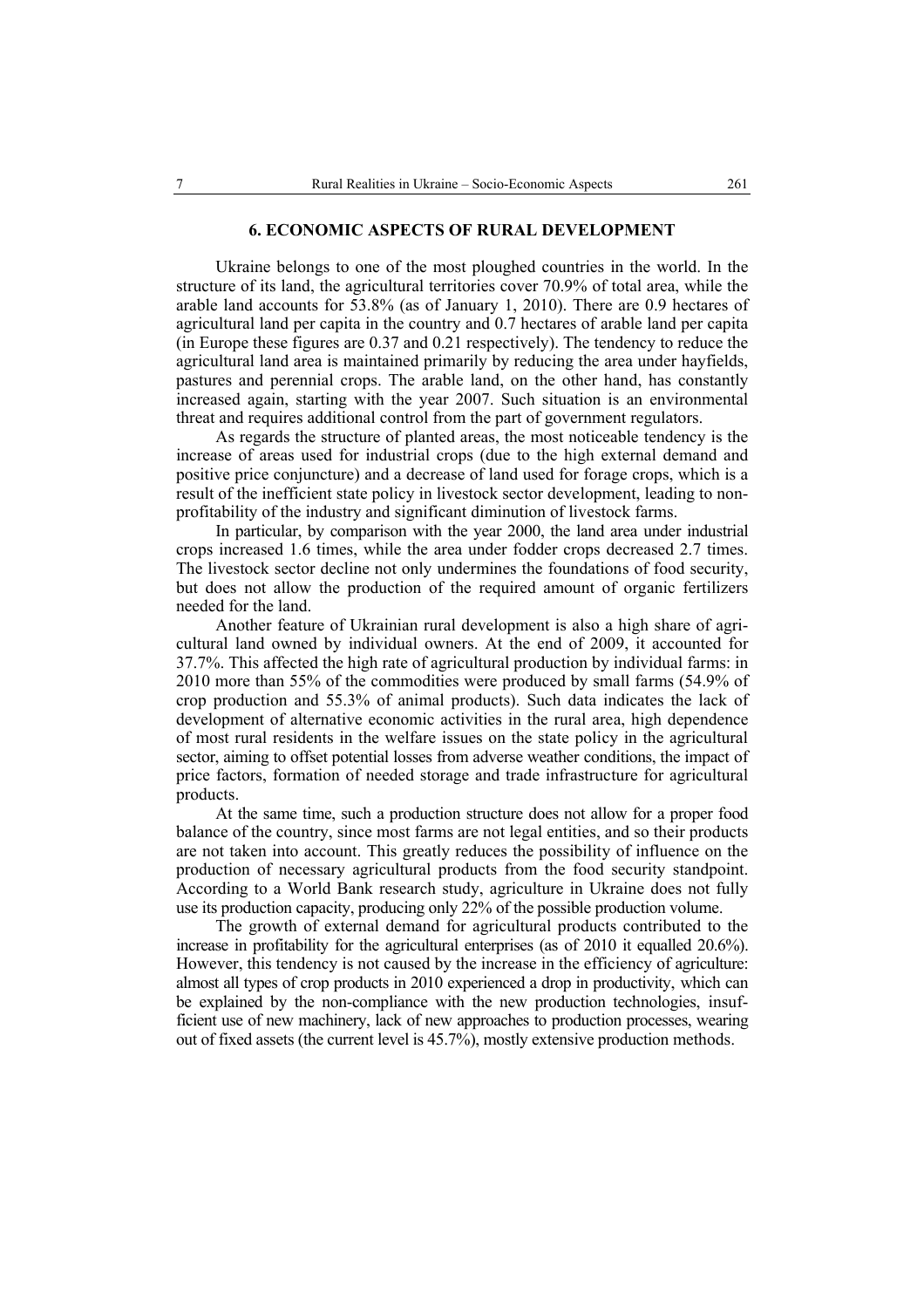The favourable geographical position and the high-quality black soil (Ukraine owns 30% of the world's black soil) are major reasons for investors to contribute to the country's agriculture. However, frequent changes of investment and agricultural legislation, freezing the agricultural land market, do not allow investors to consider agriculture in Ukraine as a reliable long-term investment.

An important risk factor for the current state of rural territories development is an incomplete land cadastre and the expected creation of agricultural land market. Lack of information concerning the operating conditions of such market increases the pessimistic moods among market participants, especially residents of rural territories.

At present, the studies of rural development processes are complicated by the lack of proper statistical information: rural territories are not an object of statistical observation. In Ukraine, there's only one scientific and analytic publication<sup>4</sup> that provides indicators of rural territories development. However, it comes out only every five years and it is characterized by inconsistencies in statistical data. Such situation forces to search for other sources of adequate and accurate information. One of these sources of statistical information is a statistical observation.

#### **7. RESIDENTS' OPINION ON RURAL DEVELOPMENT**

In order to study the rural residents' and experts' opinions concerning the problems, the main objectives and available resources for the development of their areas, the team of scientists from the Department of Forecasting and Modelling of Region's Development of the Institute of Regional Research under the National Academy of Sciences of Ukraine conducted a survey in the rural territories of Ivano-Frankivs'k and L'viv regions, both being a part of the Carpathians region in Ukraine.

The analysis of the results of this survey allowed estimating the current state of rural territories development, identifying the main obstacles to their development and primary objectives needed to be addressed in rural territories, as well as basic resources required to solve up the defined problems in the given territories.

To evaluate the rural people's living conditions, the respondents were asked to list 16 indicators and five possible answers to each of them to choose from, which were "completely satisfied", "more satisfied than dissatisfied", "more dissatisfied than satisfied", "completely dissatisfied" and "difficult to determine".

The majority of respondents were completely satisfied with the quality of such services as village Council services (49.5% of respondents), the availability of school education (42.7%) and quality of telephone communication (35.4%).

 $\overline{4}$  Development of Ukraine's Rural Territories (2006), State Committee of Statistics of Ukraine, 751 pages.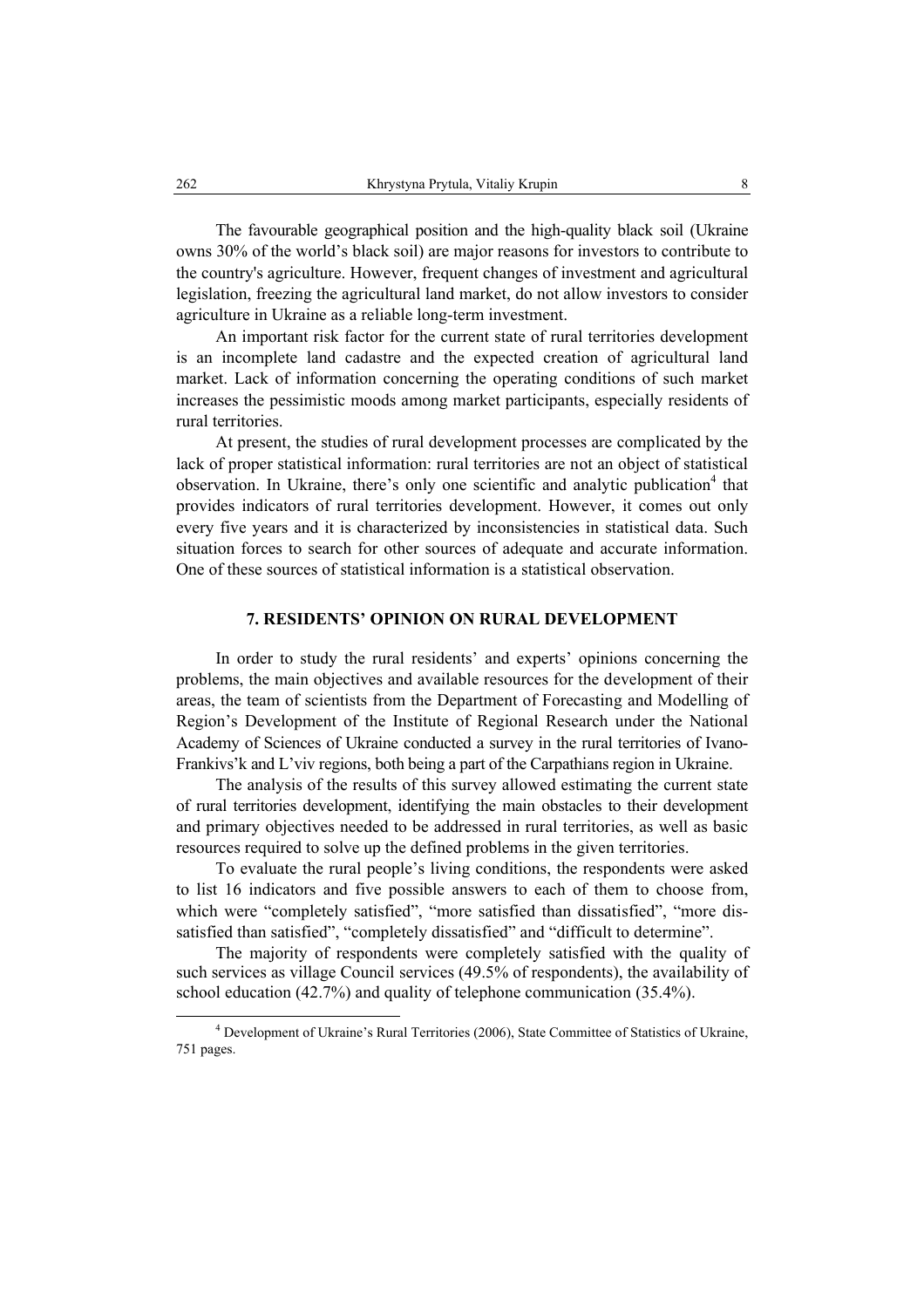The results of the survey were ranked according to two groups of indicators: those that were most acceptable to residents (assigned weighted coefficient from 0 to 1), and those that were most unacceptable (assigned weighted coefficient from - 1 to 0, from the most unacceptable to less acceptable). The results are presented in Figures 1–2.

Among the most acceptable conditions to rural residents we can list the services provided by the local village Council, quality of electric power supply, availability of school education, quality of trading and consumer services, availability of transportation, etc. The most unacceptable conditions on rural territories include lack of Internet connection services, unavailability of pre-school facilities and agricultural machinery for land cultivation and harvesting, bad road conditions and impossibility to sell agricultural products close to their production sites.



Figure 1. Ranking of living conditions, the quality of which is acceptable by residents.



Figure 2. Ranking of living conditions, the quality of which is unacceptable by residents.

The survey results concerning the factors that influenced the development of rural territories are presented on Figure 3.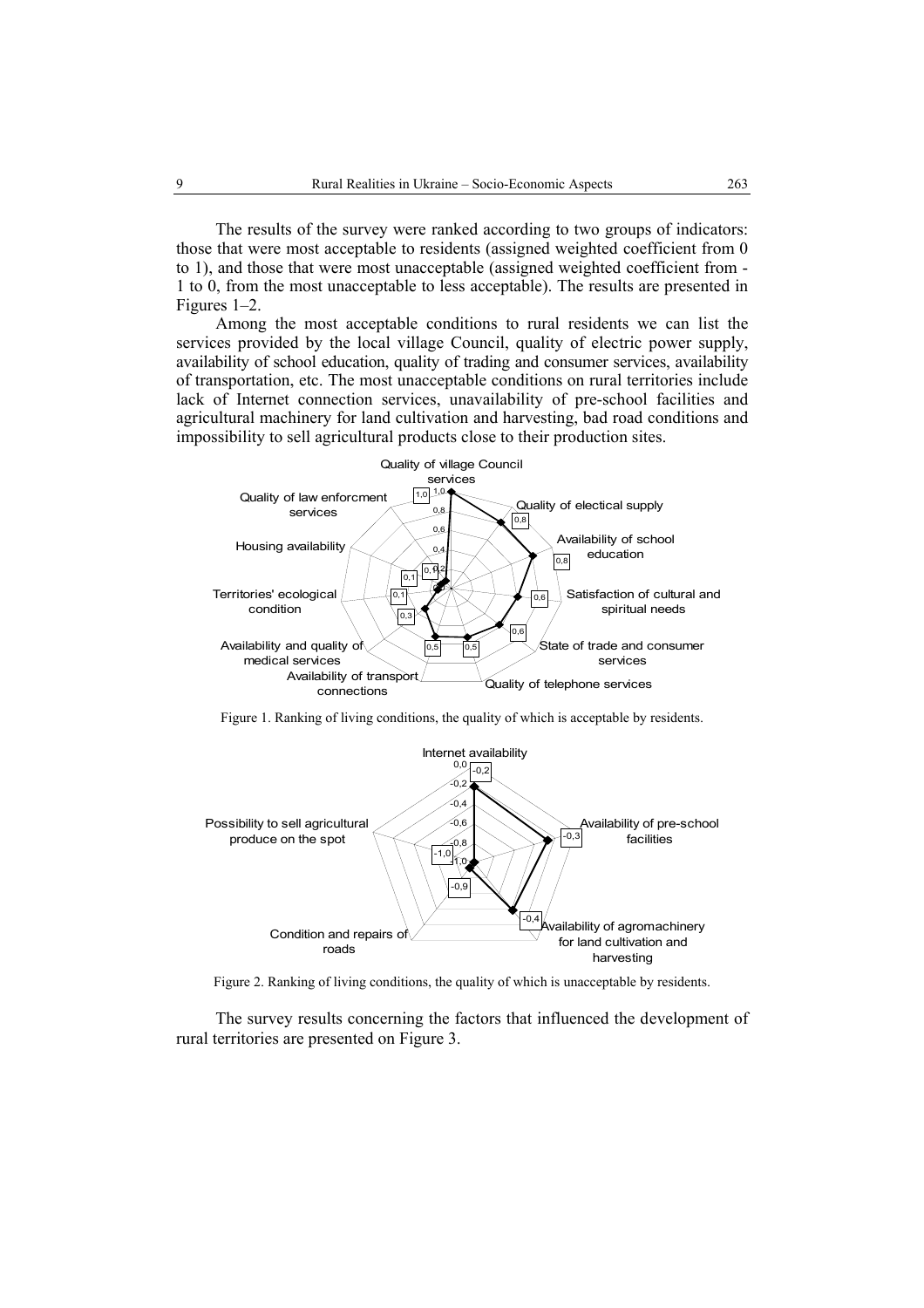

Unemployment

Absence of local companies for processing of agricultural products and their storage

■ Spread of alcoholism and drug addiction

Absence or inefficiency of the mechanism of purchasing agricultural products from the local population

Absence of companies providing mechanized services of land cultivation to the local population

Loss of economic interest to agricultural activities

#### **E** Crime level

Figure 3. Factors that have influenced the development of rural territory in a negative way, according to most residents' opinion.

During the survey, residents' opinions regarding the possibility of free trade with land were also investigated. The results are presented in Figure 4.



Figure 4. Distribution of respondents' opinions regarding consent for the trade of land in Ukraine.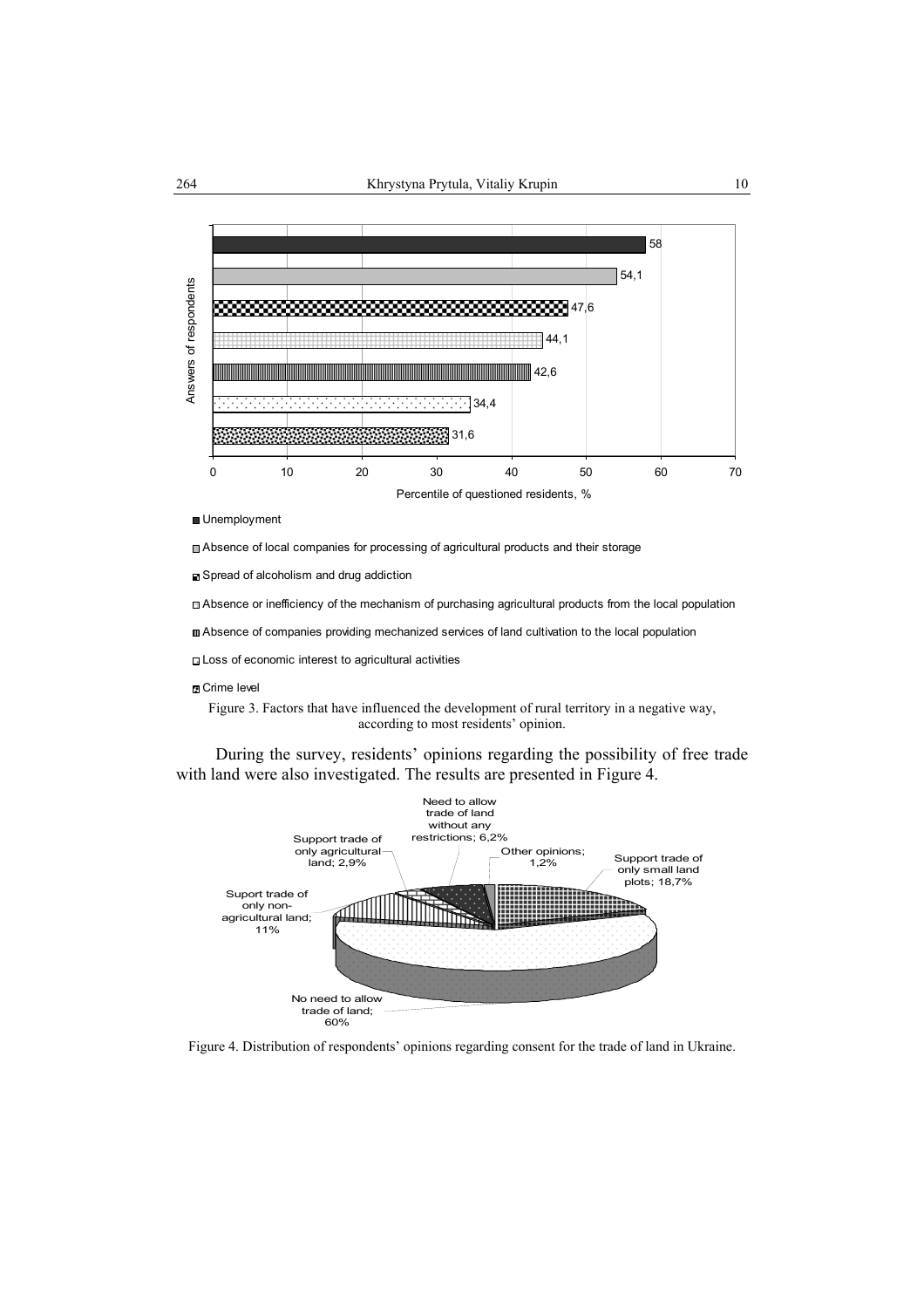The vast majority of rural residents believe that it is unnecessary to allow the trade of land in present conditions, and only 6.2% of respondents support the idea of such trade without any restrictions.

# **8. CONCLUSIONS**

The lack of adequate state regulation of agricultural area and the unavailability of financial resources for its development result in poor efficiency of agricultural production, which is maintained only at the expense of cheap labour and ruthless exploitation of the land. However, this situation cannot last indefinitely. The labour productivity increase, crop efficiency and profitability of the sector are possible only under the condition of using modern production technologies and machinery, application of new approaches to the production process, which are possible only by attracting both domestic and foreign investments. The creation of favourable and stable conditions for investments in the country's agriculture on a mutually beneficial basis for the state, investors and lessors will make full use of the existing potential for agricultural development in Ukraine.

The main components of rural territory development policy should include:

- separation of support measures for agriculture and rural territories;
- support for rural territories with low level of agricultural development and adverse weather conditions;
- proper allocation of state support for the rural territory in order to increase the quality of its arrangements as a sphere of life, work and welfare of the rural inhabitants;
- development of alternative types of economic activities in the rural territories;
- regulation of issues concerning the proper use and protection of natural resources in rural territories;
- motivation of agricultural development and agrarian market by stimulating a substantial increase in the population's purchasing power through higher wages and pensions, as well as replacement of all privileges and discounts with direct state subsidiary payments;
- development of efficient and transparent system of state support to agriculture, which should be manifested not only by the decrease in the taxation level for this type of economic activity, but also by the use of grants, subsidies or reimbursement of agricultural activities, etc;
- ensuring equal support to all farmers regardless of their kind, type, size, ownership and management. Such support is currently received mostly by agricultural enterprises, while farmers and household agricultural producers practically don't receive any of such support. At the same time, 50% of crop production and 60% of livestock production in Ukraine is produced by small household farms;
- gradual convergence of state agricultural support to the WTO and European Union standards;